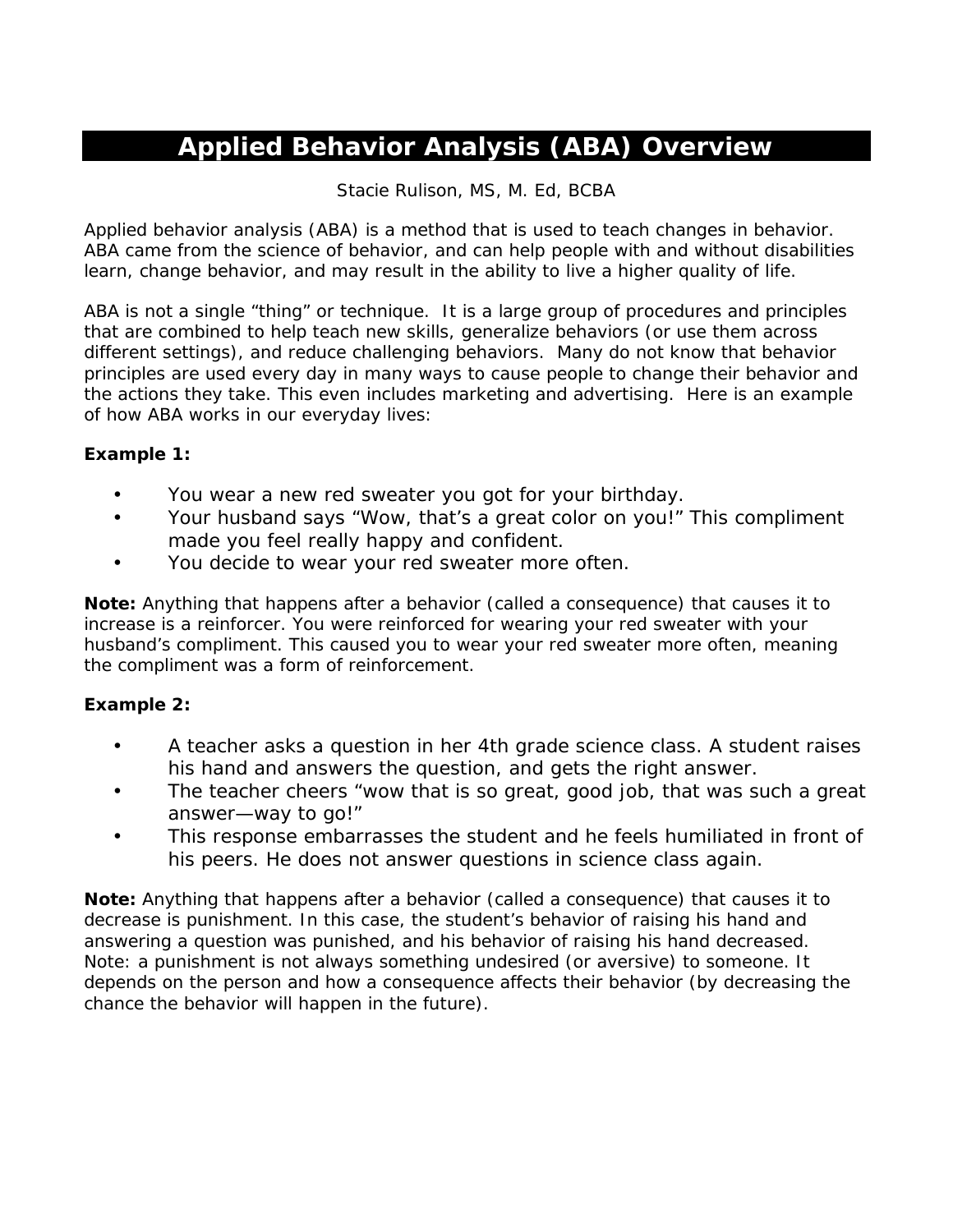

Other ways you use behavior principles in everyday life include using a calendar or checklist to track or get things done (this is self-management); break down a job for a coworker into tasks so they could learn how to do the job (task analysis); or reward your dog with a treat for coming to you (reinforcement). We use principles of behavior all day in and through our lives as a natural way of interaction with others. Our behaviors change based on the environment and how others respond to us, what we need, and the wants and needs of others.

ABA also has been very helpful in reducing very serious behaviors such as aggression and self-injurious behavior. ABA has proven to work well in teaching people with many different types of learning styles and developmental disabilities and is considered an evidence-based practice treatment approach for individuals with autism spectrum disorder (ASD). This means there is a lot of research that has been duplicated over and over supporting that fact that it works. This also means that professionals, families, and individuals can use the intervention and find it valuable. Examples of new skills that could be taught include how to make requests (instead of screaming or crying), a bedtime routine, social skills, how to ride a bus, how to add numbers, and much more. Learning is broken down to help the person learn in a step by step way. As the person learns, data is taken to make sure progress is being made toward the learning goal. Using positive reinforcement is a very important part of ABA as it helps motivate the person in learning skills, especially skills that are really difficult for the person. Everyone has different things that reinforce them, so understanding what that is for each person is very important for behavior change. Reinforcement can then be reduced (or faded) over time and as skills are gained so the person does not become dependent on it.

Many schools use various principles of ABA through Positive Behavioral Interventions and Supports (PBIS), which also uses many procedures and practices from the science of behavior and is thought of as a best practice. Many schools adopt PBIS as an approach for all students. Examples of behavior procedures used by PBIS include visual supports, selfmanagement systems, functional behavior assessments (FBAs), Behavior Intervention Plans (BIPs), reinforcement, token systems, data collection, observing behaviors, and other procedures (Horner & Sugai, 2015).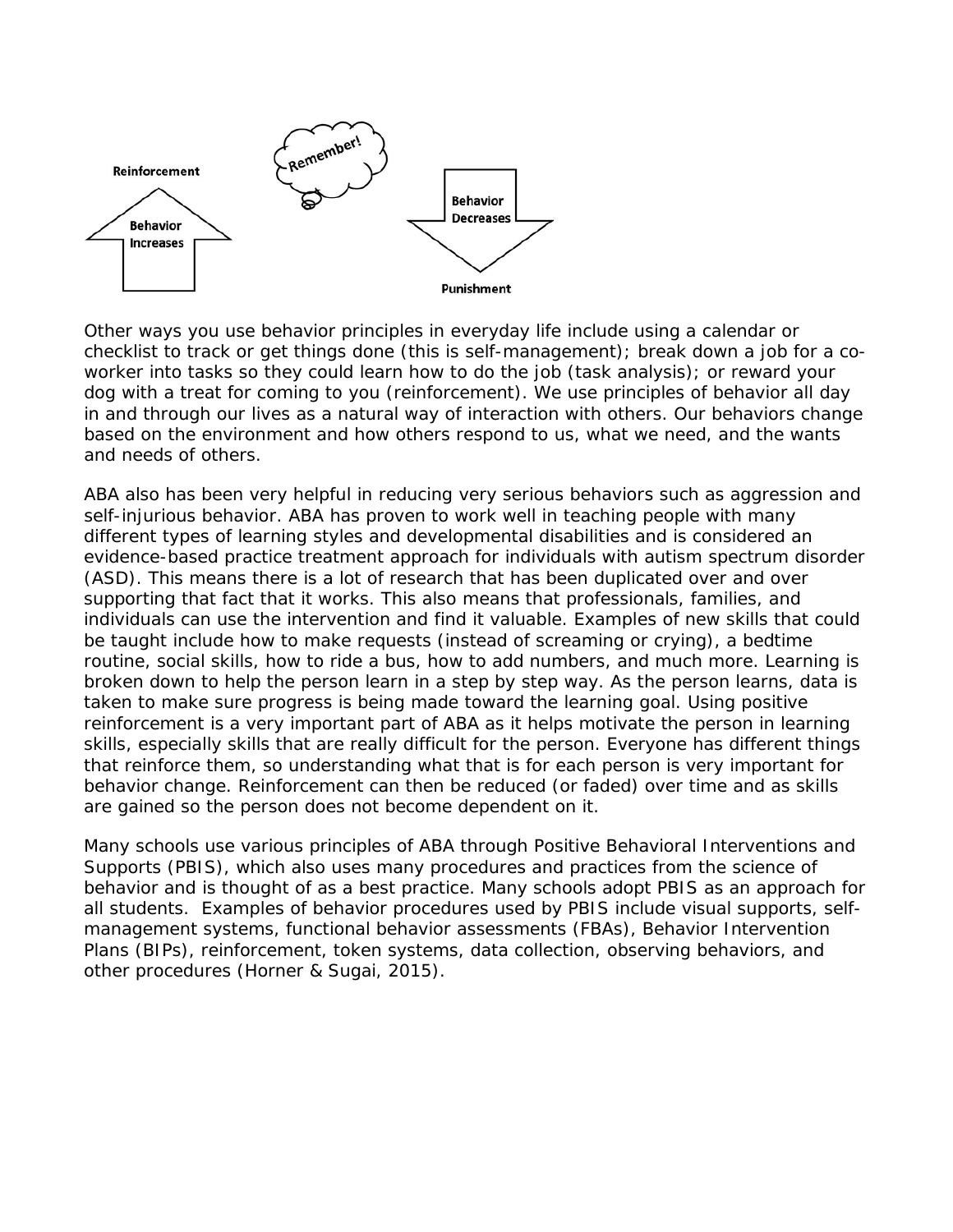## **ABA in Private Treatment and School Settings**

A medical diagnosis for a disability is not the same as a special education eligibility for services under the Individuals with Disabilities Education Act (IDEA). A medical diagnosis is provided by a physician or private licensed psychologist, and special education evaluations are done by professionals at a school. Each evaluation allows for different types of services. Many times, these two evaluations agree, but sometimes they can be different. Many families do not know this. For those with a medical diagnosis, access to medical treatments and therapies becomes available. For those who meet special education eligibility, access to special education services defined by IDEA becomes available. When children are medically diagnosed at an early age for disabilities such as autism spectrum disorder (ASD), private therapies including ABA (early intensive behavioral intervention) have been shown to be very helpful in building skills and reducing challenging behaviors. Learning how to communicate to get needs met is very important during this time and can carry over to their formal education, starting at or before kindergarten. This is called functional communication—the communication serves a function or purpose. Once the child starts school there is great benefit in spending time with peers and being part of their school community. If they have an individualized family service plan (IFSP) or individualized education program (IEP), they are also entitled to a free appropriate public education (FAPE) in the least restrictive environment (LRE) according to their rights defined in IDEA.

Some families want their children to be in ABA programs during the school day. This may violate their legal right to FAPE in the LRE in the public-school setting. This can sometimes cause disagreements with the family and school. Continuing ABA therapy outside of school can be helpful, especially when it is done in a natural environment, for example working on social skills or skill building in the community or at school. The Michigan Medicaid ABA Benefit also supports ABA treatment for children with autism and discusses the importance of ABA therapy not removing (supplanting or displacing) the child from their formal education for ABA services. Some families choose to home school their children and enroll them in partial or all-day ABA programs. This is within a family's right, but might not allow for the child to be educated with non-disabled peers. This might reduce academic and social opportunities that could be helpful as the child moves through (transitions) school and into adulthood after high school.

### **ABA Resources**

- Horner, R. and Sugai, G. (2015). School-wide PBIS: An example of applied behavior analysis implemented at a scale of social importance. Behavior Analysis in Practice, 1(10), 80-85.
- May Institute, Applied Behavior Analysis (ABA) Questions and Answers.
- Michigan Medicaid Applied Behavior Analysis and Autism Service Provider FAQ: excellent overall FAQ on ABA and what Medicaid provides. Section on "CMH Services and School Services". It may be helpful in explaining some of the Medicaid services for ASD, the referral and intake process, and more.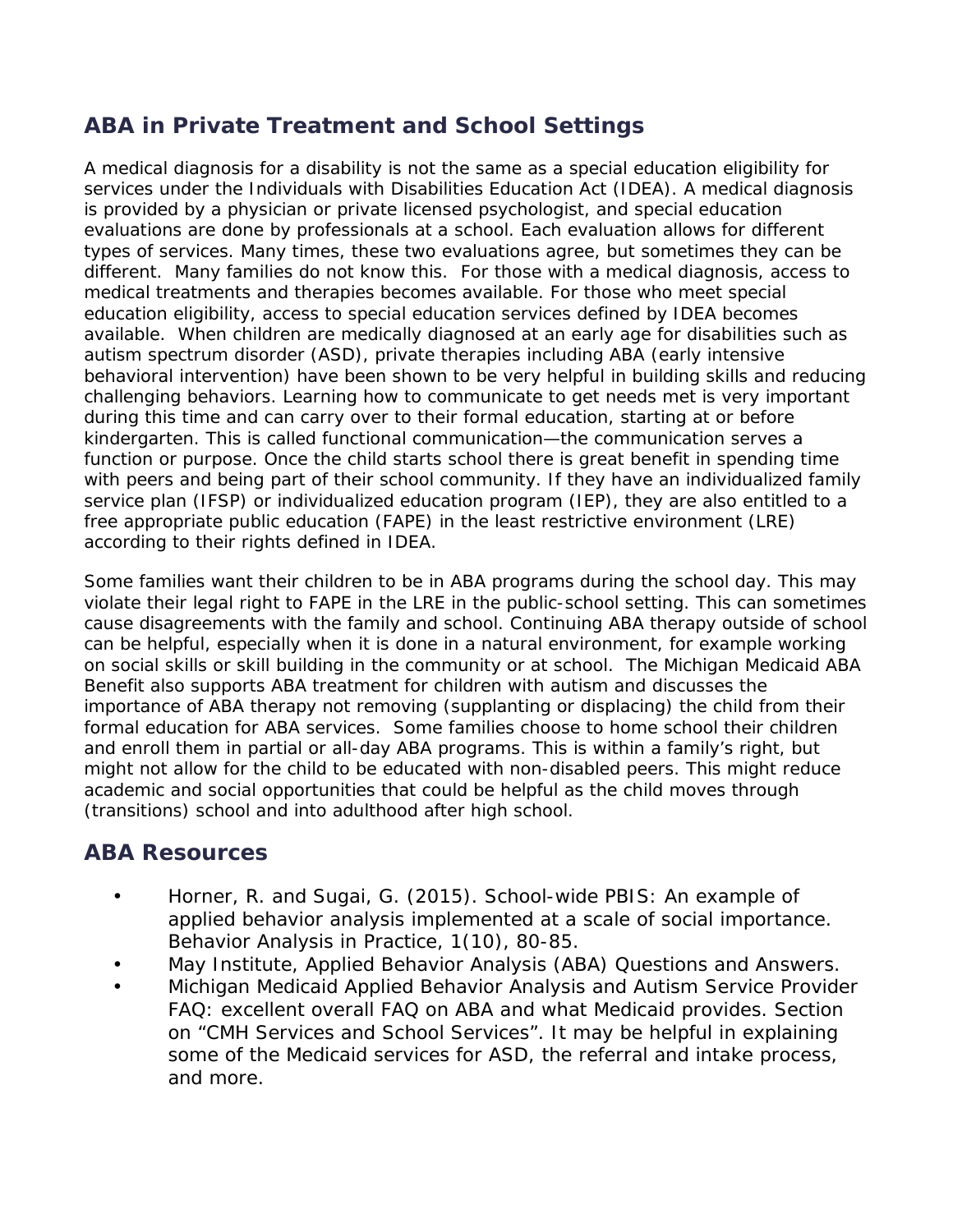### **Basic ABA Terms**

**Antecedent:** What happens right before a behavior.

**Applied Behavior Analysis (ABA):** A group of principles, strategies, and procedures used to teach, manage, increase, and reduce behaviors. Different ABA approaches include Behavior Skills Training (BST), Discrete Trial Teaching (DTT), Incidental Teaching, Verbal Behavior, Early Intensive Behavioral Intervention (EIBI), Pivotal Response Treatment (PRT), and others.

**Behavior:** Must be able to observe and measure a behavior.

**Behavioral Contract:** A plan that is agreed upon by those involved, including the individual whose behavior is being monitored. It can include expected behaviors, consequences, and goals.

**Behavior Intervention Plan (BIP):** A BIP is created after an FBA is done and include target behaviors, the intervention plan to increase or reduce targeted behaviors, and how the behaviors will be measured.

**Board Certified Behavior Analyst (BCBA) and BCBA-Doctorate:** A therapist who has received in-depth training on the science of behavior, behavior principles, data collection and analysis, procedures, assessment, treatment, supervision, completed extensive field work, and passed an international board exam. They can assess clients, create treatment plans, supervise treatment plans, review results of programming, and make needed changes. There are ongoing training requirements for BCBA or BCBA-D therapists.

**Chaining:** Linking multiple steps of teaching together. Used once a task analysis is done and chaining can be taught from the beginning to end of the chain, or from the end back to the beginning.

**Consequence:** What happens right after a behavior and can be good or bad (it can be anything).

**Discrete Trial Teaching (DTT):** A common way of teaching a new skill. A single task or concept is taught in a repetitive way, with each attempt being called a "trial". A chance to respond is provided to the individual with a certain response expected. An example of a trial is for the teacher to say: "tell me your name" and the child responds or does not respond, with reinforcement given for correct responses.

**Echoic:** Individual is able to verbally imitate when asked.

**Extinction:** Reducing an unwanted behavior by not providing reinforcement for a behavior that was reinforced in the past.

**Extinction Burst:** A temporary increase in a behavior when an extinction procedure is used.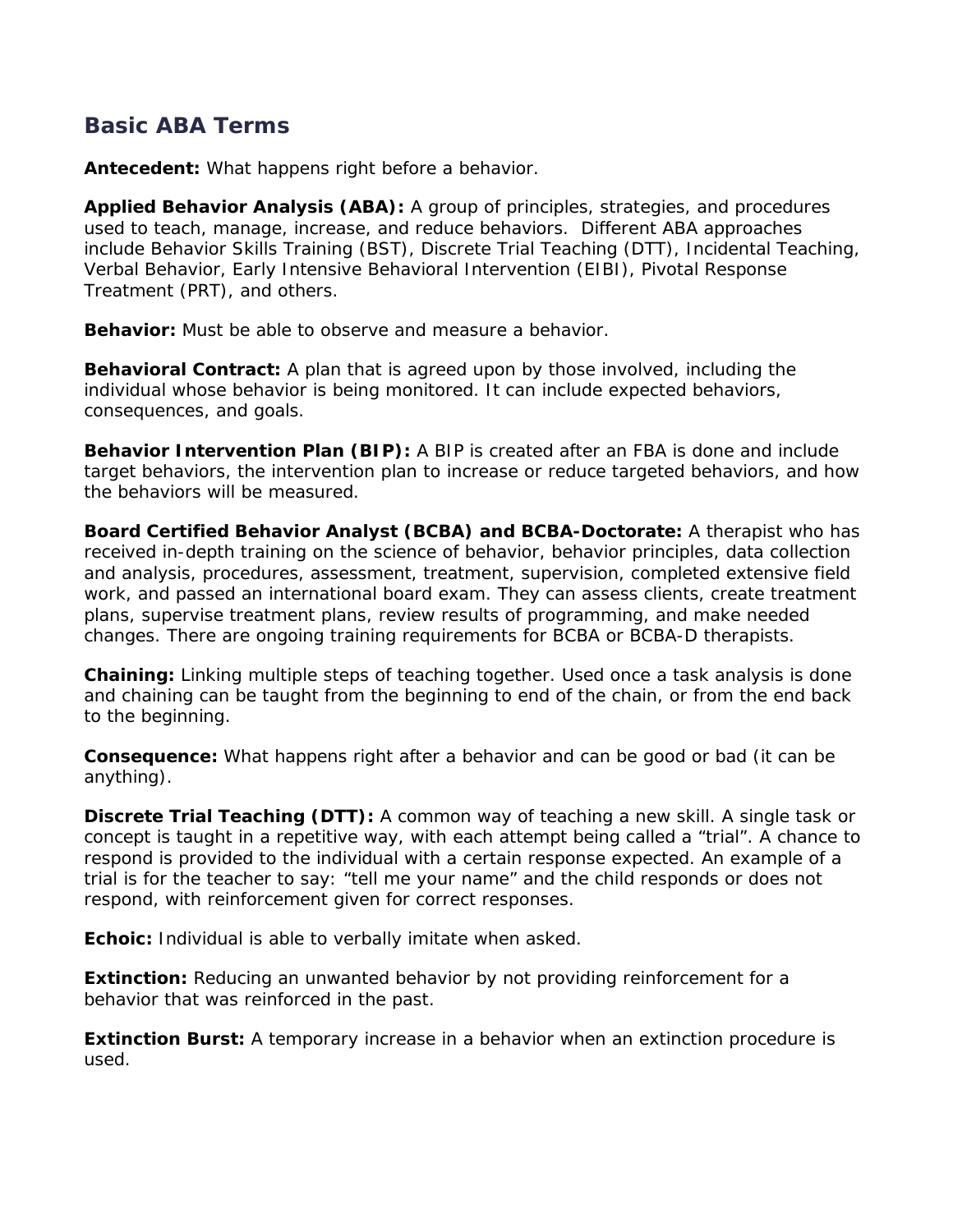**Fading:** Decreasing the level of help needed to complete a task. The goal is independence, so we would fade prompts used to teach a skill.

**Fluency:** Ability to do tasks easily, automatically, quickly, and correctly.

**Functional Behavior Assessment (FBA):** A procedure used to better understand why a behavior is happening. The behavior is observed and data is recorded about the behavior. This includes what happened just before the behavior (called an antecedent), what the behavior was and looked like, and what happened right after the behavior (called the consequence), which can be anything. This review of antecedents, behaviors, and consequences is sometimes called "ABC Data" or an ABC observation. When reviewed closely, patterns often show what may be causing the behavior, and how it may or may not be reinforced as a consequence. Understanding this information can help when trying to change the behavior.

**Functional Communication:** The ability to communicate needs, desires, and wants through verbal and non-verbal means. This means that communication has a purpose and the way communication is used matches what is wanted or needed. For example, if a child wants a drink of water she says, signs, or shows a picture of a glass of water to her parent. She would not have a tantrum to express that need (where those around her would likely not know what she needed), or make an unrelated request, for example say "go for ride" when she really wanted a drink of water. Sometimes functional communication skills need to be taught as the child may not have that skill on their own. Not having functional communication skills often leads to behavior challenges as the child may not know how to express what is needed.

**Functions of Behavior:** There are reasons behaviors happen, and they fall into 4 areas: 1) Escape (from something unpleasant); 2) attention (from someone or a group); 3) Access to something the individual wants (such as a game, food, a toy, etc.); and 4) automatic (a sensory and individual), which occurs sometimes, but typically is one of the first 3 causes (or functions) of behavior. Sometimes there is more than one function causing a behavior. To find out the function, an FBA can be done.

**Intervention:** Approach being used to change a behavior.

Modeling (including Video Modeling): Teaching an individual to imitate a behavior performed by a model (or video model).

**Negative Reinforcement (Increases a behavior):** Taking something that is "negative" to the person away to INCREASE a behavior. Example 1: Child finishes his or her home work to STOP his mother's nagging about doing his homework, increasing the behavior of doing homework (and to avoid nagging) in the future. Example 2: child does not turn homework in on time, and gets an F; in the future the child turns in homework to AVOID getting an F. Behavior of turning in homework INCREASES.

**Pervasive Behavior:** Very repetitive behavior that is usually difficulty to change, and might affect the ability to learn or quality of life.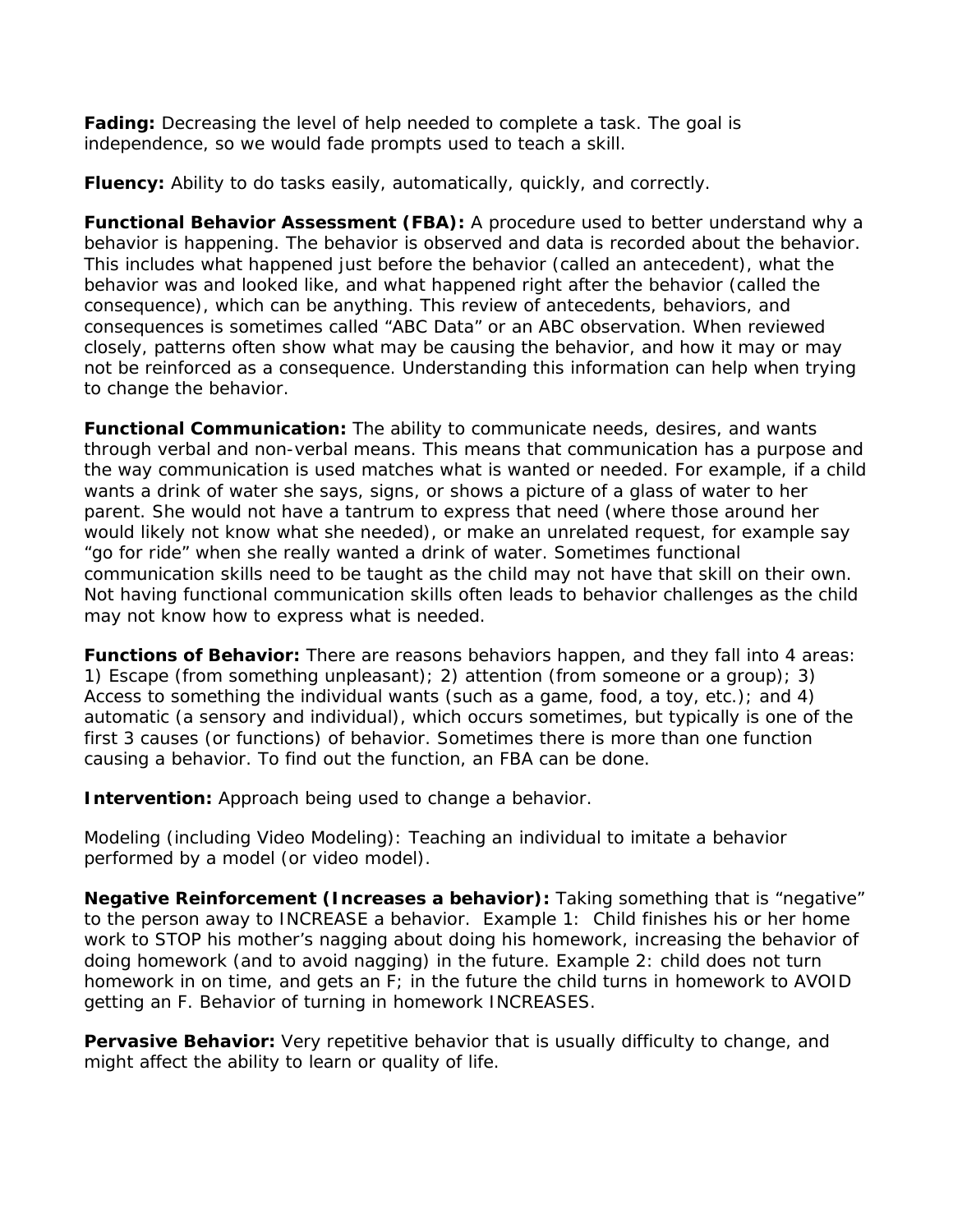**Positive Reinforcement (Increases a behavior):** Adding something that is "positive" or desirable to the person in order to INCREASE a behavior.

**Example 1:** giving extra computer time to a child that completes his or her homework, and it increases the behavior of finishing homework. Example 2: mother makes chocolate chip cookies and kids go on and on about how delicious they are, and they are the best cookies ever. Mom decides to make chocolate chip cookies more often. Her behavior of making cookies has increased as it served as positive reinforcement for her.

**Prompt:** Way to assist or cue to help the individual complete a task. Different types of prompts include visual prompts, verbal prompts, physical prompts, gestural prompts, positional prompts, and more. Prompts are antecedents that get a response to occur.

**Punishment (Decreases a behavior):** This is a positive or negative action (or consequence) that causes a DECREASE in behavior and reduces the chance of it happening again or continuing.

*Example 1:* Child throws toy across the room and his mom takes his toy away. He never throws toys again. Taking the toy away was a punishment that decreased the behavior which serves as punishment. Example 2: a child raises his or her hand to answer a question, gets it wrong, and is extremely embarrassed. Her behavior of raising her hand decreases, so rising her hand in class has served as a punishment.

**Registered Behavior Technician (RBT):** A behavior support professional, working under the direction of a BCBA or BCBA-D, implements ABA based programming designed by the BCBA or BCBA-D. RBTs do not complete behavior assessments.

**Reinforcer:** Anything that can be used to motivate an individual to learn or display a certain behavior. Reinforcement is not bribery. Bribery is given before a behavior and reinforcement is given after, to maintain or increase a behavior.

**Role Play:** A teaching method to show a different point of view or perception of a behavior. For example, role playing interrupting a conversation to demonstrate what not to do.

**Scripting:** Repeat phrases heard such as from movies or television shows, commercials, etc. or a technique where model language is given to be used.

**Shaping:** Defining and overall target behavior/behavior goal. For each step toward the goal, reinforce success at each new level until the goal is reached.

**Target Behavior:** The behavior (of interest) that is trying to be increased or decreased (there may be one or more than one)

**Task Analysis:** Process of breaking down a skill into very small sections, or tasks. Skills are then taught one task at a time and usually build on each other in either a forward direction or a reverse direction. Each step is reinforced through shaping. This is often used when learning an overall skill which is too large or overwhelming for the individual. This happen often with individuals with developmental disabilities such as autism or intellectual